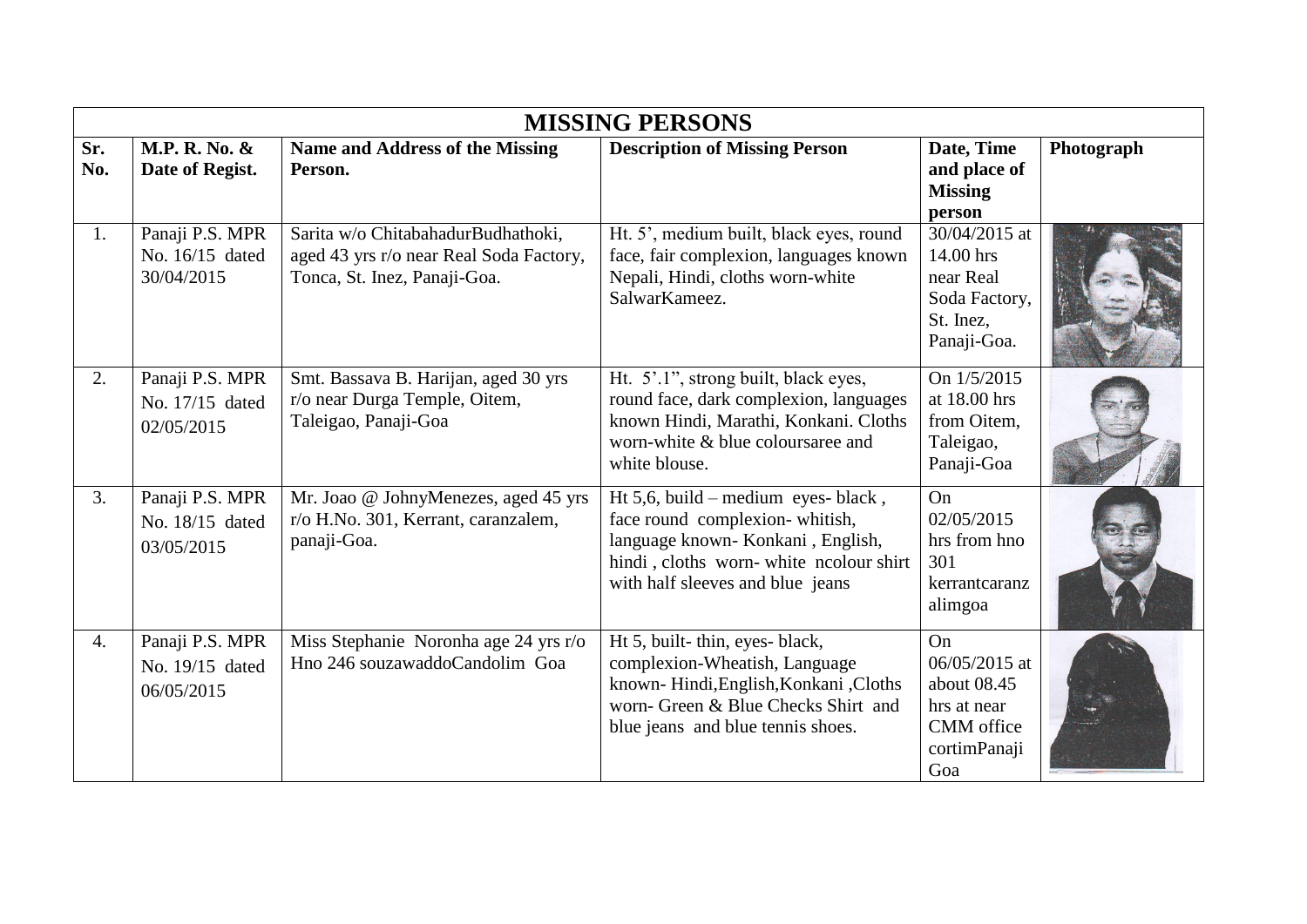| 5.  | Panaji P.S. MPR<br>No. 20/15 dated<br>14/05/2015    | Jayshree Barman age 21 yrs r/o c/o<br>Hno 116 Antanio Pereira<br>TaleigaoPanaji Goa          | $Hts - 5$ , Built-medium face – round<br>eyes-black, compleion-wheatish,<br>Language-Hindi, Bengali, Cloths worn<br>- Chudidar, | On<br>13/05/2015 at<br>10.30 hrs at<br>TaligaoPanaji<br>Goa              |                |
|-----|-----------------------------------------------------|----------------------------------------------------------------------------------------------|---------------------------------------------------------------------------------------------------------------------------------|--------------------------------------------------------------------------|----------------|
| 6.  | Panaji P.S. MPR<br>No. 23/15 dated<br>19/05/2015    | Sonia Praphudessai age 45 yrs r/o<br>tower Villa Nagar Hill colony<br>Donapaula Goa          | Ht- 5 ft Built Medieum eyes - black,<br>Complexion-Wheatish, Language<br>Known-English, Konkani                                 | On<br>12/05/2015 at<br>09.00 hrs<br>from tower<br>Villa Nagali<br>Colony |                |
| 7.  | Old Goa P.S. MPR<br>No. 10/2015 dated<br>02.04.2015 | Prabhjakar s/o Bhagwantnaik, aged 49<br>yrs., r/o 286, Alto Ribandar Goa                     | Ht: 5.3", black eyes, dark complexion,<br>thin built, oval face.                                                                | <b>On</b><br>15.03.2015 at<br>00.00.hrs<br>from<br>residence.            | Not available. |
| 8.  | Old Goa P.S. MPR<br>No. 12/2015 dated<br>13.04.2015 | HanumantEknathBansale, aged 21 yrs.,<br>r/o near Hassan Company, Sau Pedro,<br>Ribandar.     | Ht: 5.6", black eyes, wheatish<br>complexion, thin built, long face.                                                            | <b>On</b><br>09.04.2015 at<br>10.00.hrs<br>from<br>residence.            | Not available. |
| 9.  | Old Goa P.S. MPR<br>No. 13/2015 dated<br>30.04.2015 | Anupa d/o Anil Sawant, aged 27 yrs.,<br>r/o H. No. 170/15, AmlaNiwas,<br>Bainginim, Old Goa. | Ht: 5.5", wheatish complexion, medium<br>built, long face.                                                                      | On<br>30.04.2015 at<br>07.00.hrs<br>from<br>residence.                   | Not available. |
| 10. | Old Goa P.S. MPR<br>No. 14/2015 dated<br>01.05.2015 | NileshDurgappaAbur, aged 50 yrs., r/o<br>BhakiyaBhat, Old Goa.                               | Ht: 5.1", thin built, wheatish<br>complexion, thin built, oval face.                                                            | <b>On</b><br>01.04.2015 at<br>09.00.hrs<br>from<br>residence.            | Not available. |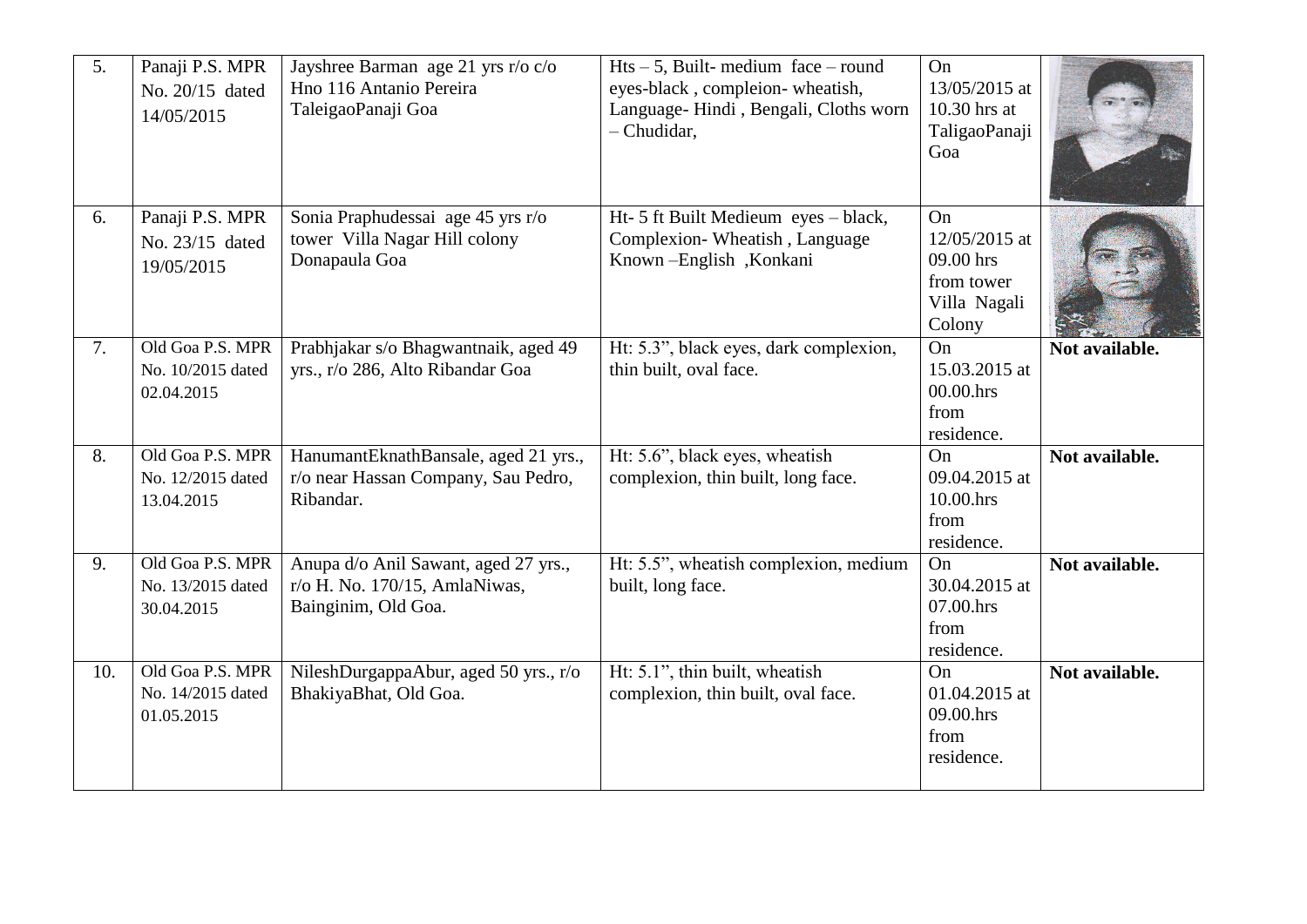| 11. | Mapusa P.S. MPR   | Deepa w/o Vasantpawar r/o H. No. 475, | Aged 40 yrs., strong built, round face,   | On                  | Not available. |
|-----|-------------------|---------------------------------------|-------------------------------------------|---------------------|----------------|
|     | No. 17/2015 dated | Podwalwado, Khorjuvem, Aldona,        | whitesh complexion, wearing brown         | 02.04.2015          |                |
|     | 02.04.2015        | <b>Bardez Goa</b>                     | and pink coloursaree and dark blue        | about 12.00         |                |
|     |                   |                                       | colour blouse                             | hrs from            |                |
|     |                   |                                       |                                           | Khorjuvem,          |                |
|     |                   |                                       |                                           | Aldona,             |                |
|     |                   |                                       |                                           | <b>Bardez Goa</b>   |                |
| 12. | Mapusa P.S. MPR   | Hussain Bi w/o AbrahimMulla r/o near  | Aged 24 yrs., Ht: 5", average built, oval | On                  |                |
|     | No. 19/2015 dated | Anand Decorators ansabhat, Mapusa,    | face, semi dark complexion, wearing       | 02.04.2015          |                |
|     | 14.04.2015        | Bardez Goa n/o Bijapur, Karnataka.    | yellow coloursaree.                       | about 11.00         |                |
|     |                   |                                       |                                           | hrs from            |                |
|     |                   |                                       |                                           | residence           |                |
|     |                   |                                       |                                           |                     |                |
| 13. | Mapusa P.S. MPR   | Poonam d/o DevnishKajur, r/o c/o Bony | Aged 18 yrs., Ht: 5", thin built, oval    | On                  |                |
|     | No. 20/2015 dated | Fernandes r/o Naikawado, Calangute,   | face, semi dark complexion, round face,   | 11.01.2015          |                |
|     | 22.04.2015        | <b>Bardez Goa</b>                     | wearing churidar.                         | during day          |                |
|     |                   |                                       |                                           | time from           |                |
|     |                   |                                       |                                           | Mapusa.             |                |
|     |                   |                                       |                                           |                     |                |
| 14. | Mapusa P.S. MPR   | Fatima B. Aeirani r/o H. No. 335,     | Aged 19 yrs., female Ht: 5.3", medium     | On                  | Not available. |
|     | No. 23/2015 dated | Ganesh Nagar, Assnora, Bardez Goa.    | built, black eyes, round face, fair       | 19.05.2015          |                |
|     | 19.05.2015        |                                       | complexion, languages known Konkani,      | about $11.00$       |                |
|     |                   |                                       | Marathi, Hindi & English                  | hrs. from           |                |
|     |                   |                                       |                                           | residence           |                |
| 15. | Calangute P.S.    | Sushil Kumar Mishra S/o               | Age 23 yrs, Ht:5.5", Medium built,        | On                  |                |
|     | MPR No. 10/15     | Chandrabhushan Mishra r/o c/o 7/8D,   | wheatish complexion, wearing Green        | 15.05.2015 at       |                |
|     | dated 06.04.2015  | Angelina Beach Resort, Sautawado,     | T-shirt and Black long Pant.              | <b>TNK</b> at Titos |                |
|     |                   | Calangute N/o Bihar                   |                                           | lane,               |                |
|     |                   |                                       |                                           | SautaWado,          |                |
|     |                   |                                       |                                           | Calangute.          |                |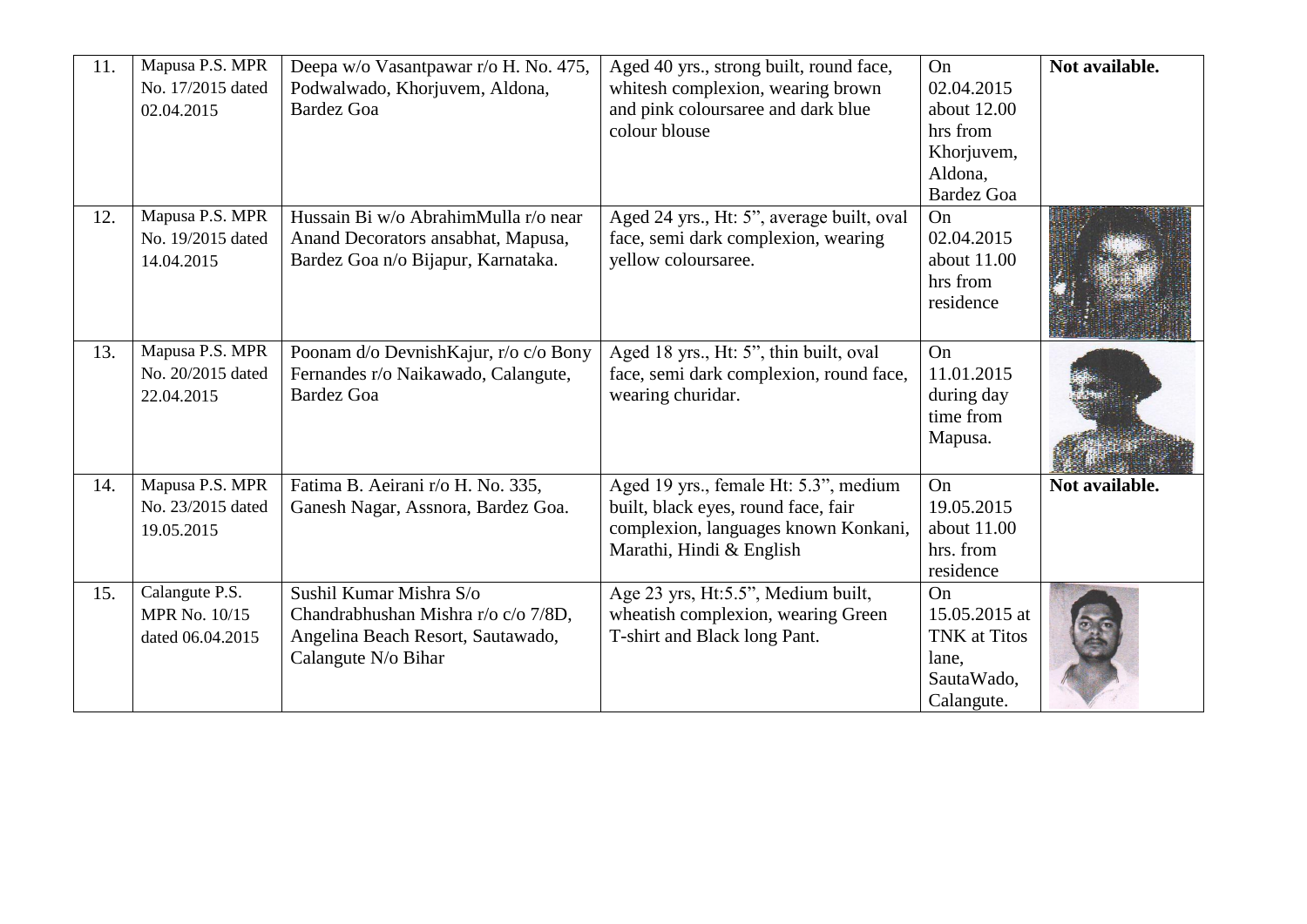| 16. | Calangute P.S.<br>MPR No. 13/15<br>dated 24.05.2015  | Carmin Anthony Fernandes r/o<br>Achitvaddo, Thivim.                                                         | Age 49 yrs, Ht: 150 cms., thin built,<br>blackish complexion, wearing Black<br>colour blouse and skirt                                   | On<br>23.05.2015 at<br>Baga Beach                                  |                |
|-----|------------------------------------------------------|-------------------------------------------------------------------------------------------------------------|------------------------------------------------------------------------------------------------------------------------------------------|--------------------------------------------------------------------|----------------|
| 17. | Porvorim P.S.<br>MPR No. 08/2015<br>dated 08.05.2015 | Sameera D/o Salim Makandar r/o H.<br>No. 1079, WalkeshwarWado, Betim,<br>Bardez Goa.                        | Aged 29 yrs., Ht: 5.5", thin built, black<br>eyes, round face, fair complexion,<br>wearing black burkha.                                 | On<br>03.05.2015 at<br>07.45 hrs.<br>from her<br>residence.        | Not available. |
| 18. | ValpoiP.S. MPR<br>No. 09/2015 dated<br>25.05.2015    | Matilda D/o PedruFernandiesr/o H. No.<br>76, Sayed Nagar, Valpoi, Sattari.                                  | Aged 25 yrs., female, Ht: 5.4", fair<br>complexion, medium built, black eyes,<br>long face.                                              | On<br>25.05.2015 at<br>17.30 hrs.<br>from his<br>residence.        |                |
| 19. | MPR.No.17/15<br>dt.2.4.2015                          | Deepa w/o VasantPawar r/o H No 475,<br>Podwalwada Khorjuvem Aldona Bardez<br>Goa                            | age 40 yrs Ht 4 feet strong build round<br>face whitish complexion wearing brown<br>and pink colour saree and dark blue<br>colour blouse | $2.4.15$ at<br>about 12.00<br>hrs at Podwal<br>Khorjuvem<br>Aldona | Not available. |
| 20. | MPR.No.19/15<br>dt.14.4.15                           | Hussain Bi w/o AbrahimMulla r/o near<br>Anand Decorator Ansabhat Mapusa<br>Bardez Goa N/O Bijapur Karnataka | age 24 yrs Ht.5 feet average build oval<br>face semi dark complexion wearing<br>yellow colour designer saree                             | On 2.4.2015<br>at 11.00 hrs<br>from<br>residence                   |                |